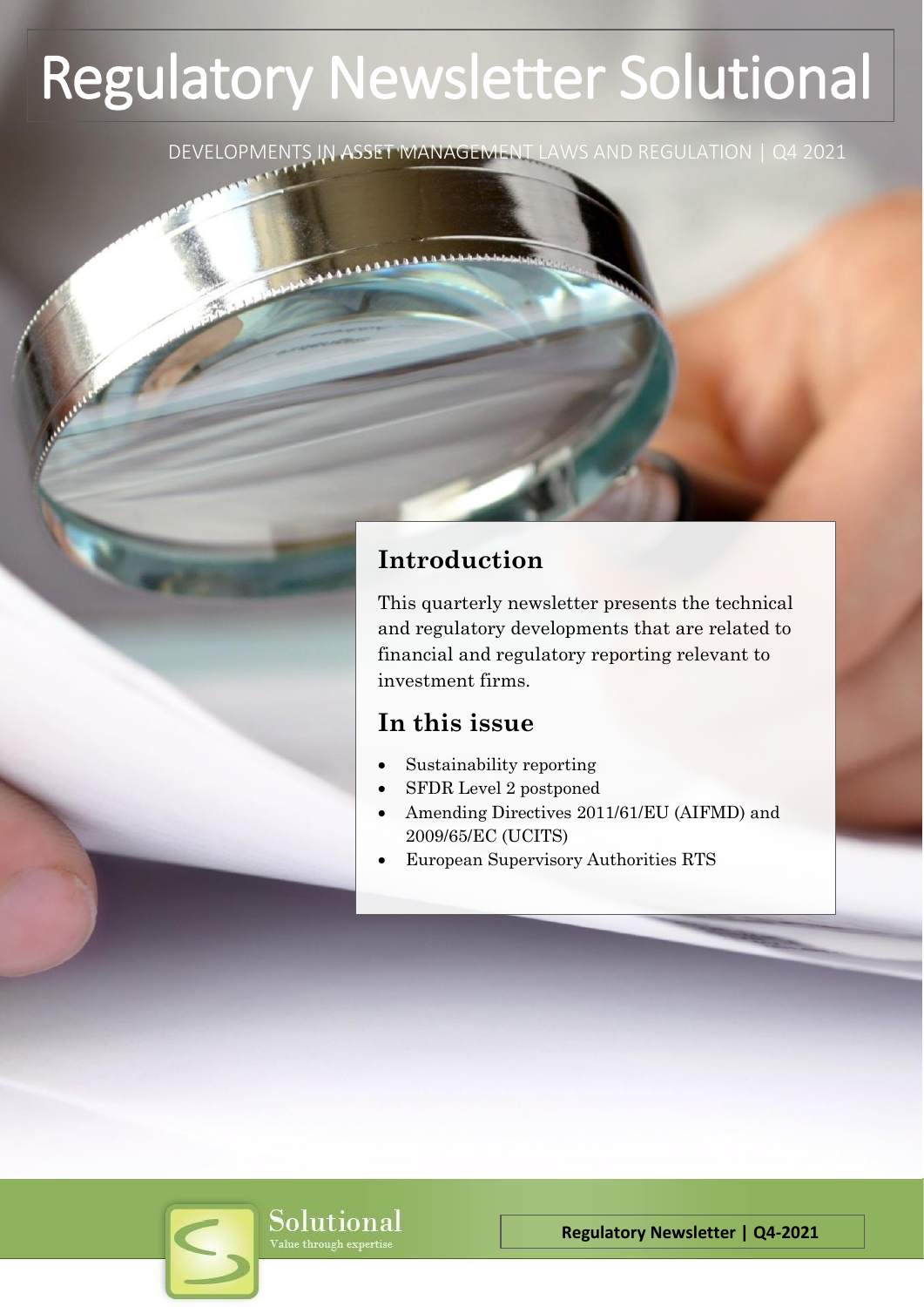#### **General**

#### **European Banking Authority on IFRS 9 implementation by EU institutions**

On 24 November 2021, the European Banking Authority (EBA) published a report summarising the findings from their monitoring activities on the IFRS 9 'Financial Instruments' implementation by EU institutions, with particular attention to the expected credit losses (ECL) measurement. The main observations in the report are:

- Divergence in some accounting practices, due to the inherent flexibility embedded in the IFRS 9 standard and the limited experience to date.
- The COVID-19 pandemic pushed IFRS 9 models outside their boundaries, thereby increasing the use of manual adjustments or overlays, with divergent results on the final ECL amount.
- Some practices, particularly in the context of COVID-19, deserve further scrutiny from supervisors in particular to ensure a timely assessment of significant increase in credit risk.

# **IFRS**

#### **Sustainability reporting**

On 3 November 2021 during COP26, the UN climate change conference, the IFRS Foundation Trustees announced the formation of a new International Sustainability Standards Board (ISSB) to develop a comprehensive global baseline of sustainability disclosure standards.

As part of this formation, the Trustees created the Technical Readiness Working Group (TRWG) back in March 2021. This group was formed by the IFRS Foundation Trustees to prepare for the ISSB. Representatives of the Climate Disclosure Standards Board (CDSB), the International Accounting Standards Board (IASB), the Financial Stability Board's Task Force on Climate-related Financial Disclosures (TCFD), the Value Reporting Foundation (VRF) and the World Economic Forum (Forum), supported by the International Organization of Securities Commissions (IOSCO) and International Public Sector Accounting Standards Board (IPSASB) consolidated key aspects of these organizations work into one unified set of recommendations for the ISSB to be considered. This joint effort resulted in the publication of the 'Climate-related Disclosures Prototype' and 'General Requirements for Disclosure of Sustainability-related Financial Information Prototype'.

The prototypes are for informational purposes only and aimed at providing the market with a sense of direction. The ISSB will consider the recommendations and determine next steps.

## **Editorial corrections IASB**

In October 2021, the IASB posted an editorial correction related to the discussion paper 'Disclosure of Accounting Policies (Amendments to IAS 1 and IFRS Practice Statement 2)'.

The editorial corrections relate to minor inaccuracies in the discussion paper.

#### **EU endorsements**

On 19 November 2021, the EU endorsed IFRS 17 'Insurance contracts' with EU effective date as of 1 January 2023. The effective date is the same as the effective date of the IASB.

# **Dutch GAAP**

#### **RJ-Uiting 2021-13**

In 2020, the EU Taxonomy Regulation (2020/852) entered into force in the European Union. Based on this regulation, additional mandatory disclosures in the non-financial statement section of the management report. This is applicable to large public-interest entities as of the reporting year 2021. In RJ-Uiting 2021-13, the Dutch Council for Annual Reporting (RJ) provides further information about the new European requirements.

The EU Taxonomy Regulation aims to stimulate sustainable financing and investments and to increase the insight. The developed EU taxonomy includes activities which are classified

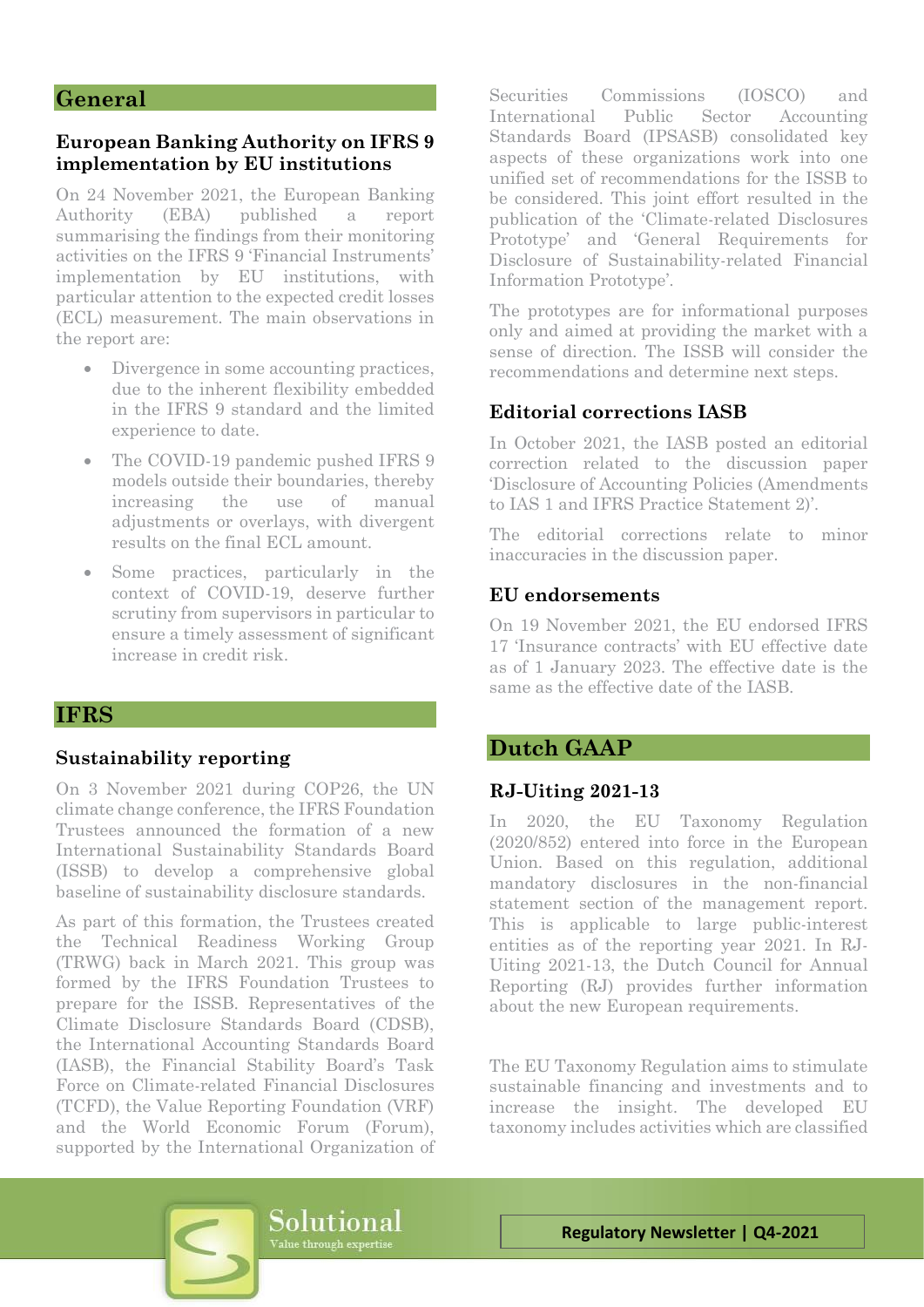as environmentally sustainable ('green') and requires the disclosure of information about the activities, in particular to investors. The core of this EU Taxonomy Regulation is as follows:

- Article 8 (paragraph 1) of the EU Taxonomy Regulation states that the non-financial statement must also provide information on how and to what extent the company's activities are related to environmentally sustainable activities as defined in the EU taxonomy.
- Article 8 (paragraph 2) of the EU Taxonomy Regulation determines which prescribed critical performance indicators (KPIs) must be reported. This concerns the share of sustainable activities in turnover, capital expenditure and operational expenditure.
- The requirements of the EU Taxonomy Regulation are further elaborated in a number of delegated regulations to be adopted by the European Commission.

The European Commission published (the draft of) the European Delegated Regulation for the implementation of Article 8 of the EU Taxonomy Regulation in July 2021.

The European Delegated Regulation describes when activities qualify as economic activities eligible for the EU taxonomy. In addition, the European Delegated Regulation sets out in detail how to determine whether there are environmentally sustainable economic activities that are aligned with the EU taxonomy. When economic activities meet certain technical screening criteria described in the EU Taxonomy Regulation, these activities can be considered sustainable ('green').

European Delegated Regulation will come into effect in phases:

• As of 1 January 2022, large publicinterest entities will have to report in the non-financial statement on the share of eligible and non-eligible economic activities that can contribute to the objectives of climate change mitigation or climate change adaptation in their total turnover, capital expenditure and operational expenditure.

• As of 1 January 2023, the non-financial statement will have to report KPIs on the share of taxonomy-aligned economic activities that can contribute to the climate change objectives, taking into account the requirements of the European Delegated Regulation.

Note that the EU Taxonomy Regulation differs from the SFDR. The Taxonomy sets out criteria for determining if an activity is environmentally sustainable, including whether the activity contributes to, or does not significantly harm, one or more specified environmental objectives. The EU Taxonomy Regulation requires further disclosures which need to be made in addition to those set out in the SFDR.

# **Bill on a more balanced male - female ratio at the top**

On 26 October 2021, the new bill regarding a more balanced male-female ratio in the boards of the large private (B.V.) and public (N.V.) limited companies was published in the official journal of the Kingdom of the Netherlands. The bill adds three new articles in the Dutch Civil Code (het Burgelijk Wetboek (BW)).

Article 2:142b BW is for entities traded on regulated markets as meant in article 1.1 of the Dutch Financial Supervision Act (WFT). This article introduces a quota to achieve a balanced male-female ratio in the board.

Articles 2:166 BW (for NVs) and 2:276 BW (for BVs) introduce an obligation for large companies to set 'appropriate' and 'ambitious' goals in the form of a target figure, in order to achieve a more balanced ratio between the number of men and women on the management board and the supervisory board. Large companies are required to draw up a plan to achieve the targets set and to report on this in the annual board report and to the Social and Economic Council (SER).

# **AIFMD Annex IV**

On 25 November, the highly anticipated review of the Alternative Investment Fund Managers Directive (AIFMD) by the European Commission (EC) has been published. The

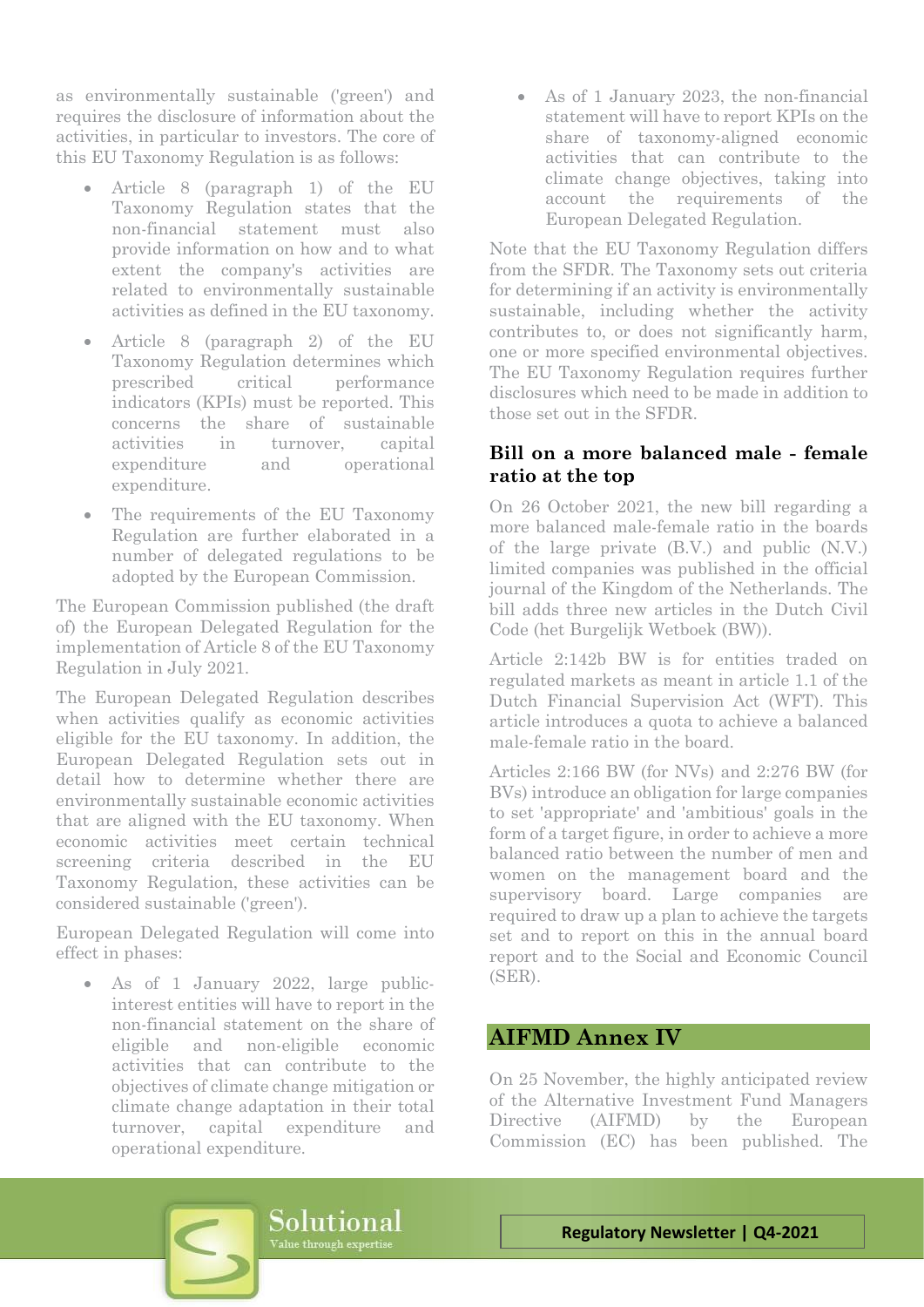impact of the proposed changes of the directive for the Annex IV reporting appear to be limited. The exact impact can't be determined at this time as the EC proposed ESMA to draft new Regulatory Technical Standards (RTS) for Annex IV reporting. The European Parliament (EP) is expected to approve the proposal within one year. Following the approval, ESMA will be required to submit the draft RTS within 36 months.

# **UCITS**

Also on 25 November, the EC published a proposal for amending Directive 2009/65/EC for UCITS. Article 20a proposes to introduce a periodic supervisory reporting obligation for management companies on the markets and instruments in which they trade on behalf of the UCITS. A new Article 20b proposes mandating ESMA, in cooperation with other ESAs and the ECB, to produce a feasibility report on seeking efficiencies in the supervisory reporting space. The report would inform about the potential design of a supervisory reporting template for the UCITS management companies, and ESMA is required to develop regulatory technical standards and draft implementing technical standards on the basis of its findings.

The deadline for the publication of the draft regulatory technical standards is the same as for the AIF funds mentioned under AIFMD Annex IV.

# **Statistical Reporting**

#### **MESREP**

DNB published on 13 December 2021 an updated taxonomy, version 2.1.0, which replaced version 2.0.0. Significant changes have been processed in this update. The following has been adjusted:

- The names of several forms have been adjusted to highlight that unlisted shares should also be included in a set of forms within MESREP.
- Minor name adjustments of instruments and columns which were stated incorrect

in the forms or which have been adjusted for consistency purposes.

- Credit default swaps have been moved from forms T10.01, T10.02, T10.03, T10.04, T10.09 and T10.10 to forms T10.07, T10.08 and T10.12 to be reported together with the forward instruments.
- Several forms have been reclassified in the calculation of form T11.01 by assigning these to a different row.
- Several validation rules have been adjusted.

The detailed list of the processed adjustments has been published on the DNB website.

#### **BSI**

On 5 October 2021, the DNB published an updated taxonomy (version 2.0.2.) for the Balance Sheet Items (BSI) report. Compared to version 2.0.1, in version 2.0.2 an error in the reference to the country list for forms 9013 and 9017 has been fixed.

## **SOLVENCY II (TPT/QRT)**

No relevant reporting updates during the third quarter of 2021.

#### **FTK**

As mentioned in the Q3-2021 newsletter, the DNB published on 30 September 2021 the updated FTK taxonomy 2.4.0. applicable from 1 January 2022. A bugfix was released on 2 November 2021 for the 2.4.0. due to an error in the linkbase. No substantive changes were made.

#### **MMFR**

No relevant reporting updates during the fourth quarter of 2021.

Solutional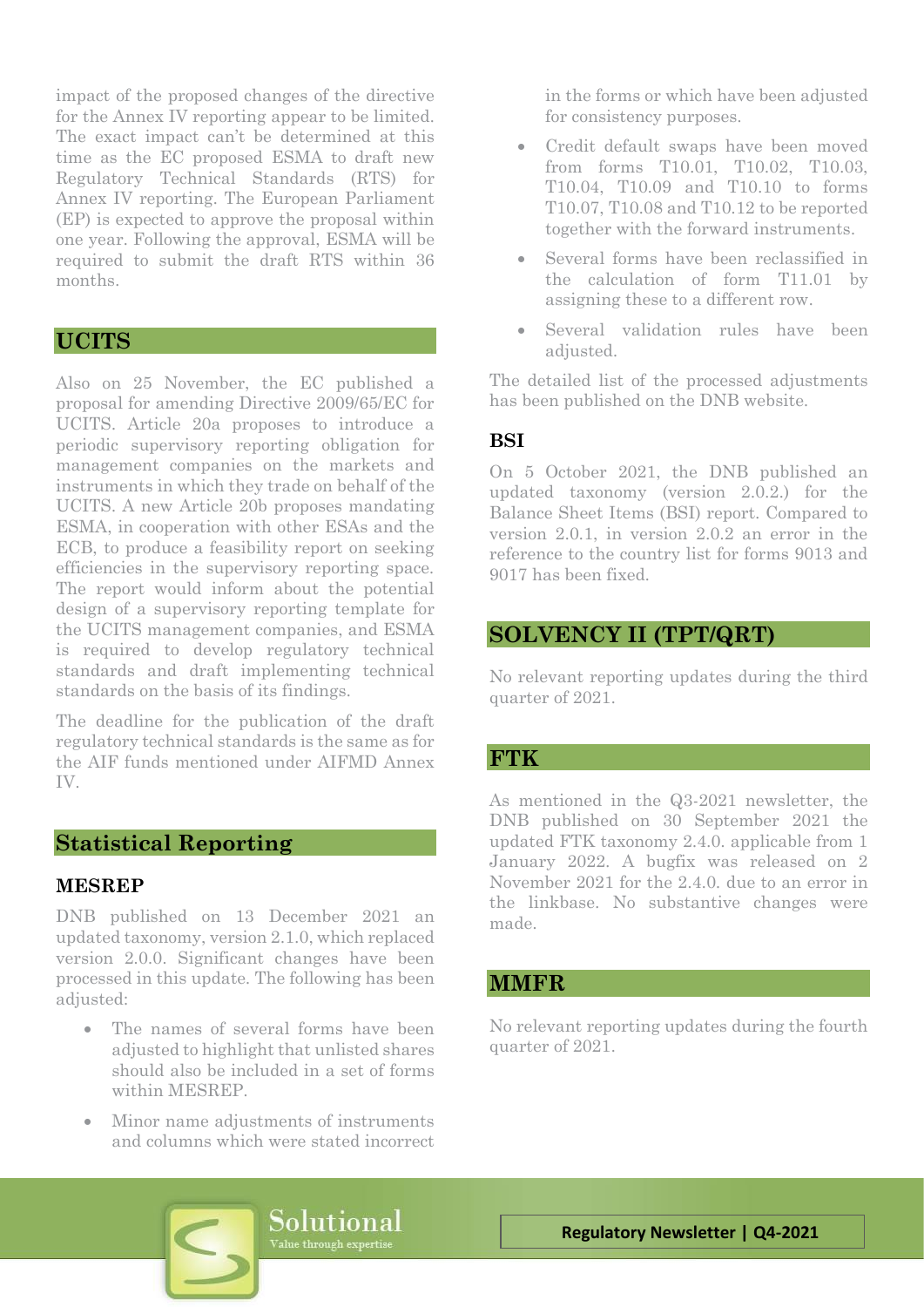## **EMIR**

During the fourth quarter of 2021, the ESMA published an updated Q&A, a Consultation Paper 'Report on highly liquid financial instruments with regards to the investment policy of central counterparties' and a 'Review paper of the clearing thresholds under EMIR'. There were no relevant reporting updates based on these publications.

#### **MIFID**

The final guidelines on the MiFID II/MiFIR obligations on market data were published in August 2021. As of 1 January 2022 the ESMA will carry out supervision on trading venues, approved publication arrangements (APAs), consolidated tape providers (CTPs) and systematic internalisers<sup>1</sup>, as stipulated in Regulation (EU) No 2019/2175. Although the guidelines are not addressed to ESMA, the ESMA is the responsible competent authority for APAs and CTPs.

#### **PRIIPS**

The European Supervisory Authorities (ESAs) opened a call for evidence regarding Packaged retail and insurance-based investment products (PRIIPs) regulation on 21 October 2021. The input provided will feed into the ESAs' technical advice to the European Commission on a review of the Key Information Document (KID) for PRIIPs.

#### **IFR/IFD**

After a delay of almost five months, the EU Investment Firm Directive (IFD) is fully implemented in the Dutch Financial Supervision Act (WFT) as of 26 November 2021.

As mentioned in our previous newsletters, the Investment Firm Regulation (IFR) and IFD both came into force on 26 June 2021 as a directly

applicable EU regulation. This was also clarified by DNB in July 2021 as they were expecting managers of investment institutions and UCITS to use the new reporting templates for the third quarter of 2021.

#### **SFDR**

On 22 October 2021, the European Supervisory Authorities (ESAs) delivered their final report with Regulatory Technical Standards (RTS) regarding disclosures under the Sustainable Finance Disclosure Regulation (SFDR). The disclosures relate to financial products that use sustainable investments that contribute to environmental objectives.

The RTS aims to:

- provide disclosures to end investors regarding the investments of financial products in environmentally sustainable economic activities, providing them with comparable information to make informed investment choices.
- establish a single rulebook for sustainability disclosures under the SFDR and the Taxonomy Regulation.

The two main proposals in the report are:

- 1. For products under Articles 5 and 6 of the Taxonomy Regulation:
	- inclusion of pre-contractual and periodic disclosures that identify the environmental objectives to which the product contributes and to what extent the product's investments are aligned with the EU Taxonomy.

For measuring to what extent activities funded by the product are aligned with the EU taxonomy, the proposals consist of two elements:

a. two graphs showing the taxonomy-alignment of investments of the financial product based on a specified



 $\mbox{\bf 1}$  An investment firm which, on an organised, frequent systematic and substantial basis deals on own account outside a regulated market, an MTF or an OTF without a multilateral system.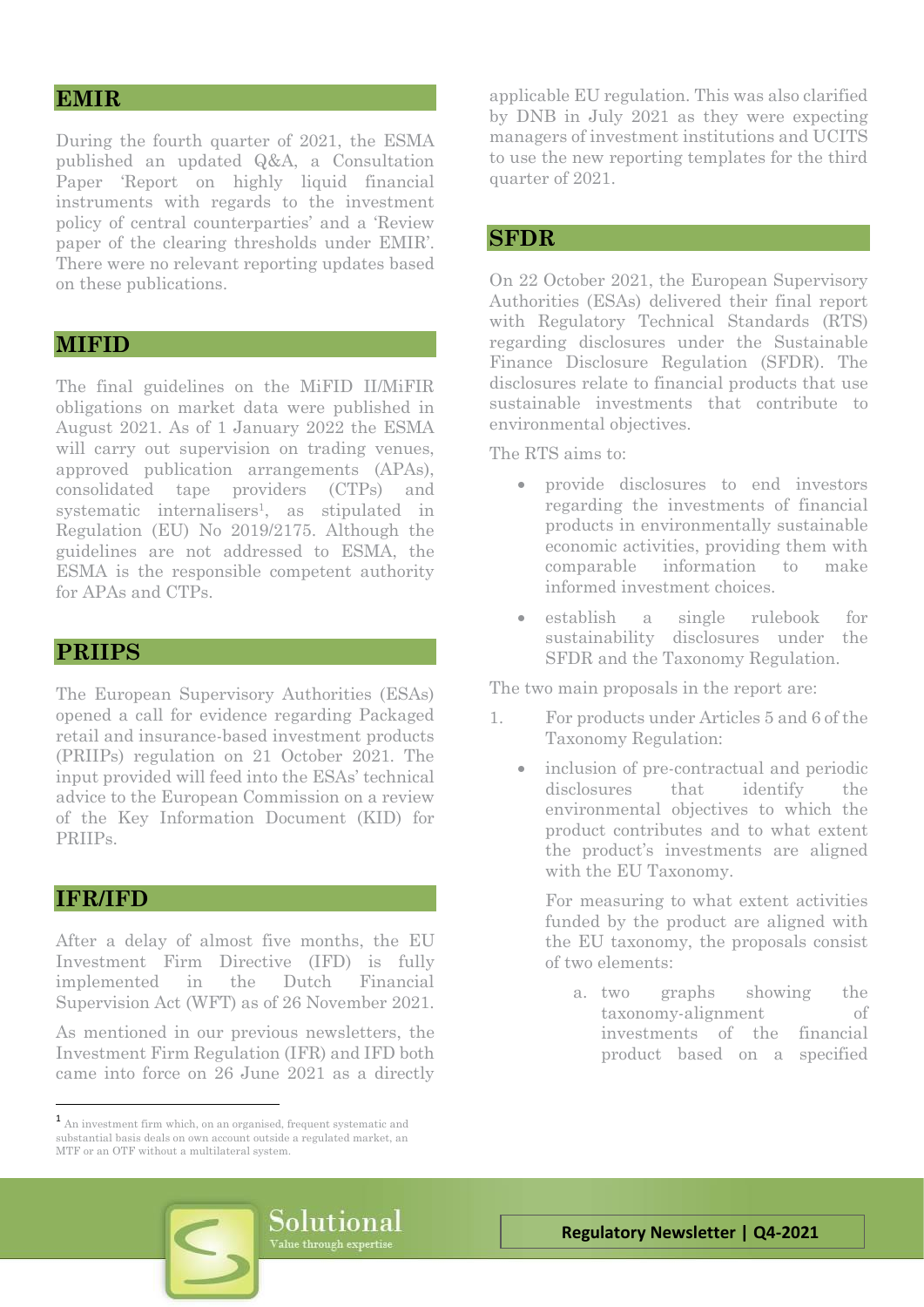methodology that calculates that alignment.

- b. an assurance provided by an auditor or a review by a third party that the economic activities funded by the product that qualify as environmentally sustainable are compliant with the detailed criteria of the Taxonomy Regulation.
- 2. For pre-contractual and periodic disclosures: inclusion of annexes with amendments to the mandatory templates for financial products, so that they include additional disclosures for Article 5 and Article 6 products under the Taxonomy Regulation.

#### **Treatment of Sovereign Bonds**

The ESAs propose a dual approach regarding a specific issue, the lack of a reliable methodology to derive taxonomy-aligned activities funded by sovereign exposures. One approach including sovereign exposures and one approach excluding sovereign exposures from the calculation.

To protect investors from the risk of greenwashing, the draft RTS contain a graph which includes all the investments of the financial product in the calculation. As there is no appropriate methodology to assess the taxonomy-alignment of sovereign bonds, the ESAs added a second graph showing the taxonomy-alignment of the financial product where all sovereign exposures are excluded from the calculation.

The European Commission will decide whether to endorse the RTS. The Commission has informed the European Parliament and Council that it intends to incorporate all the SFDR RTS.

#### **SFDR Level 2 postponed**

The European Commission postponed the application date for the SFDR RTS (Level 2). The application date has been postponed from 1 July 2022 to 1 January 2023.

Additional time is required for the adoption and implementation process due to the length and technical detail of the draft RTS submitted by the ESA's.